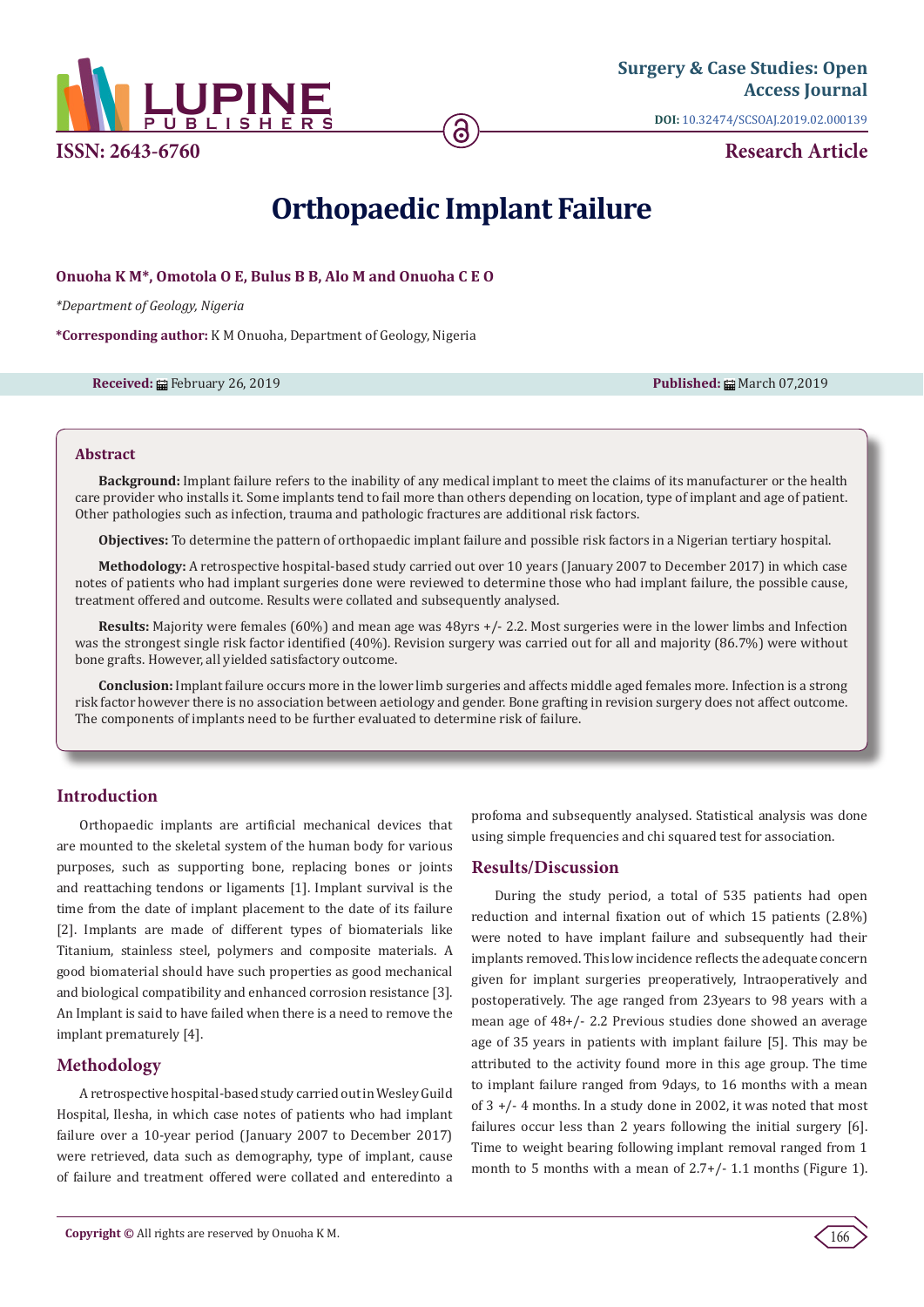The Figure 1 above shows the gender distribution of patients with implant failure. It is noted that 40% of the patients were males while 60% were females.



**Figure 1:** gender distribution of patients with implant failure.

| <b>Table 1:</b> Nature of implant. |
|------------------------------------|
|------------------------------------|

|                                                  | N         | $\frac{0}{0}$ |  |
|--------------------------------------------------|-----------|---------------|--|
| Intramedullary Nail                              | 6.7<br>1  |               |  |
| Plate and Screw for Tibiofibular/Ankle Fractures | 53.3<br>8 |               |  |
| Dynamic Hip Screw                                | 1         | 6.7           |  |
| K-Wires for Corrective Osteotomy                 | 1         |               |  |
| Malleolar Screw                                  | 2         | 13.3          |  |
| Condylar Blade Plate                             | 1         | 6.7           |  |
| Pedicle Screws                                   |           | 6.7           |  |
| Total                                            | 15        | 100           |  |

**Table 2:** Causes of Failure.

|                       | N  | $\frac{0}{0}$ |
|-----------------------|----|---------------|
| Pathological fracture | 1  | 6.7           |
| Infection             | 6  | 40            |
| Implant breakage      | 3  | 20            |
| Trauma                | 1  | 6.7           |
| Implant exposure      | 1  | 6.7           |
| Total                 | 12 | 80            |
| Idiopathic            | 3  | 20            |
| Total                 | 15 | 100           |

This finding is similar to a study done in 2009 where it was noted that females are at higher risk of early implant failure [7]. This could be due to their higher body mass index thus putting more stress on the implants (Tables 1-3). The frequency table above shows the nature of implants that failed over the study period and the causes of failure (Figure 2). It is noted that most of the implants were in the lower limbs, this could be attributed to the lower limb bearing the body weight and hence the implant sharing the weight. It is noted that plates and screws had the highest

incidence, (53.3%). This could be explained by plates and screws being load sharing devices as against nails which are load bearing devices. There was an equal incidence for spine implants, locked intramedullary nails, Dynamic hip screw and corrective osteotomy implants (6.7%). There is however paucity of data regarding nature of implants which commonly fail rather it is more of the contents of the implant [8].



**Figure 2:** Bonegraft in revision surgery.

|                          | Male    | Female  | <b>Total</b> | X <sub>2</sub> | P value |
|--------------------------|---------|---------|--------------|----------------|---------|
|                          | n(%)    | n(%)    | n(%)         |                |         |
| Pathological<br>fracture | 0(0.0)  | 1(8.3)  | 1(8.3)       |                |         |
| Infection                | 2(16.7) | 4(33.3) | 6(50.0)      |                |         |
| Implant break            | 2(16.7) | 1(8.3)  | 3(25.0)      |                |         |
| Trauma                   | 1(8.3)  | 0(0.0)  | 1(8.3)       |                |         |
| Implant<br>exposure      | 0(0.0)  | 1(8.3)  | 1(8.3)       |                |         |
| Total                    | 5(41.7) | 7(58.3) | 12(100)      | 3.771          | >4.38   |

**Table 3:** Association between aetiology and gender.

Regarding aetiology, infection was noted as the commonest cause of implant failure while in another study, smoking was noted as a strong risk factor for implant failure [9]. The use of postoperative antibiotics does not reduce the chances of implant failure [10]. Thus, proper preparation of the patient and implant selection are important. Pathologic fracture, trauma and implant exposure had equal incidence of aetiology accounting for 8.3%. In a study by K.V Sudhakar, it was noted that stainless steel intramedullary nail could fail due to ductile fracture facilitated by presence of non-metallic inclusions [11]. in another study, it was noted that solubility of Titanium is a cause of implant failure [12]. On further analysis, we can inffer, that there is no association between gender and implant failure given a p value of 4.3 and x2 of 3.77. It is also noted that 86.7% did not have bone grafting done however, there was satisfactory outcome in all the cases which supports studies done in literature [13].